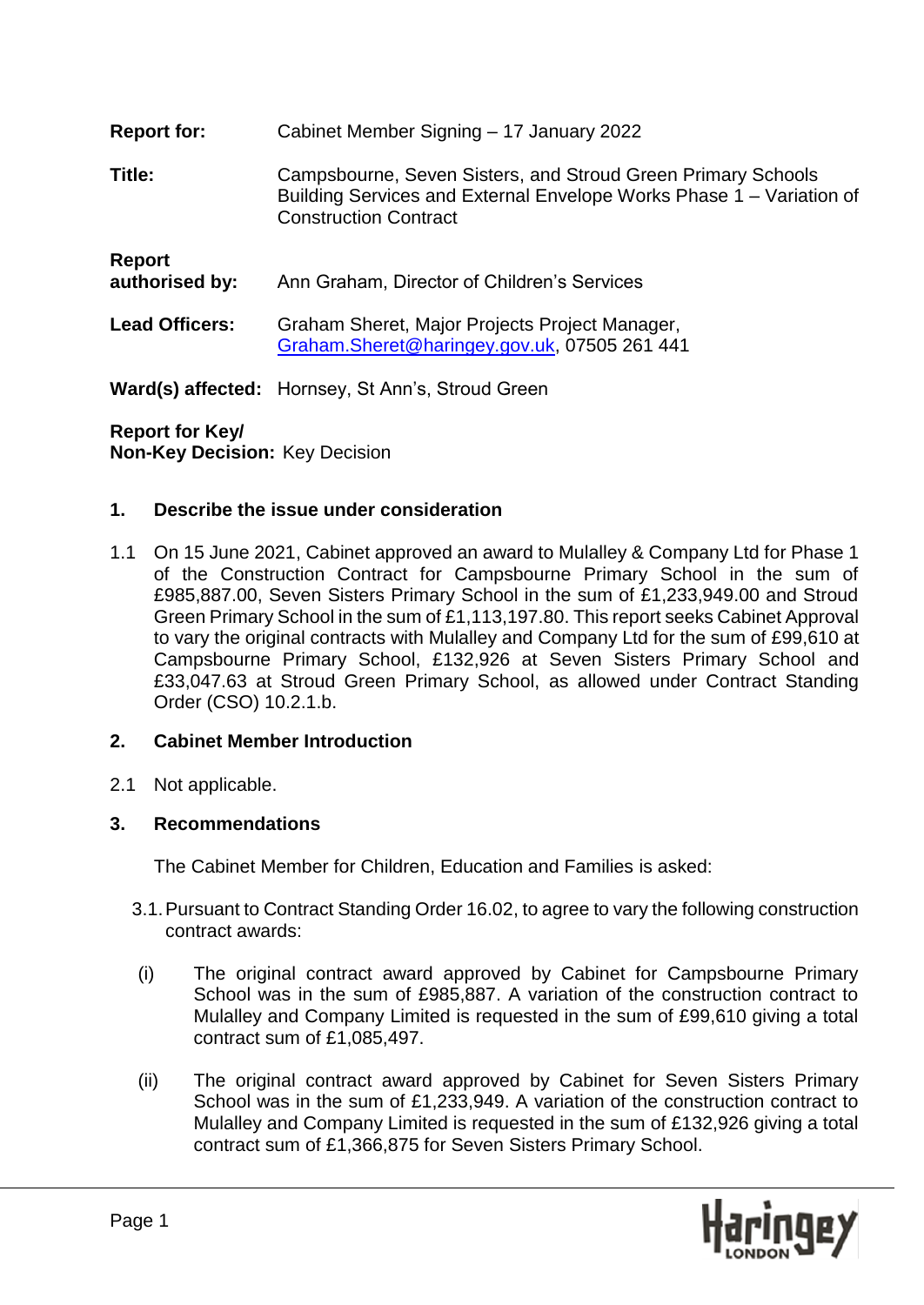(iii) The original contract award approved by Cabinet for Stroud Green Primary School was in the sum of £1,113,197.80. A variation of the construction contract to Mulalley and Company Limited is requested in the sum of £33,047.63 giving a total contract sum of £1,146,245.43 for Stroud Green Primary School.

## **4. Reasons for decision**

4.1 During construction, additional condition works were identified which included remedial works to address saturated sections of roof decking discovered once the works commenced at Campsbourne and Seven Sisters schools. In addition, heating system works at all 3 schools, additional works to aluminium window reveals at Seven Sisters Primary School and additional loft insulation required at Stroud Green Primary School. The original project budget set at the client brief stage for each of the schools remains in place and is sufficient to cover the contract increases.

#### **5. Alternative Options Considered**

5.1 Do nothing – a decision not to support the increase in the value of the construction works contract will result in delays in completing urgent condition works and would also leave the schools without a 'permanent' heating system.

#### **6. Background Information**

- 6.1 London Borough of Haringey are seeking to identify and address building condition and suitability issues across the Education/schools estate.
- 6.2 A major review of the condition and suitability of the Children's Services estate has been undertaken, which informed the Children's Service's asset management plan (CSAMP). This identified condition and suitability deficiencies in the primary, secondary, and wider Children's Service estate that need addressing in the short, medium, and long-term. Campsbourne, Seven Sisters and Stroud Green Primary Schools were both considered high priority for major works due to issues relating to health and safety or risk of school closure.
- 6.3 These condition projects bring several benefits to the schools and the council, with the primary objective of providing improved educational environments for Children in line with Haringey's borough plan. Along with improving educational outcomes, this project will significantly reduce the risk of a health and safety incident or school closure through condition failure such as mechanical failure or roof leaks. The projects will also help the schools reduce its energy demands and thus reduce carbon emissions through technologies and insulation including double glazing. This work also benefits the Council in reducing the reactive maintenance requirements at the school in future by economically fixing the root cause of the condition issues within a single project whilst avoiding additional temporary repairs costs.
- 6.4 The Phase 1 of both the Campsbourne, Seven Sisters and Stroud Green works involve works primarily linked to the requirements of the public sector decarbonisation programme, a government initiative sponsored by the Department for Business,

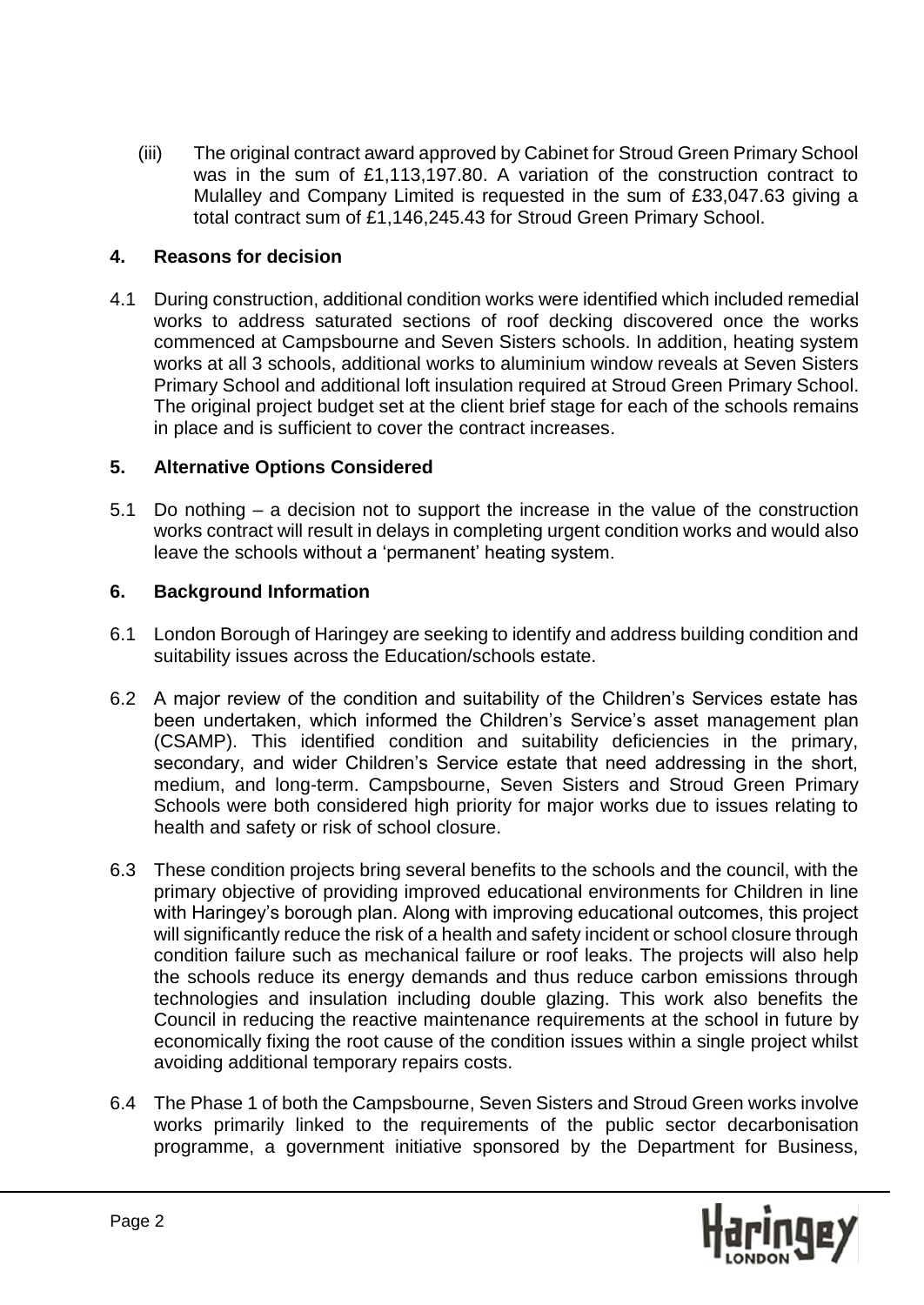Energy & Industrial Strategy and administered by Salix (Salix works) grant i.e., Improvements in roof and loft insulation, new heating and water services pipework, new boilers, roofing repairs / replacements. At Seven Sisters the works also include new ground floor windows. These works are designed to improve the school environment whilst at the same time reducing the school's running costs and carbon footprint. The projects have been granted an allocation of funding £0.243M at Campsbourne, £0.633m for Seven Sisters and £0.132m for Stroud Green by Salix (Salix works). The grant will be used to part fund the scheme thus reducing the amount of borrowing that the Council will need to undertake. The works are being delivered as part of one of the largest investment programmes for our schools in the challenging environment brought about by Covid.

- 6.5 Once works had commenced at Campsbourne School, certain unexpected items were uncovered that required additional condition works to fully address the roofing and heating system. At Seven Sisters School, the heating, roofing and windows required additional works and at Stroud Green the heating and insulation also required additional works.
- 6.6 The quantity surveyor has verified and confirmed these additional condition work costs are in line with market rates and will not result in the Council paying any additional costs compared with them being included within the tender.
- 6.7 The contract increases are within the budget for the works and therefore there is no additional funding requirements.
- 6.8 The total anticipated final outturn costs of the scheme can be contained within the approved project budget for each school as the original tenders were awarded below the pre-tender estimate.

| <b>Description</b>          | Campsbourne | <b>Seven Sisters</b> | <b>Stroud Green</b> |
|-----------------------------|-------------|----------------------|---------------------|
|                             |             |                      |                     |
| <b>Phase 1 Construction</b> | £1,085,497  | £1,366,875           | £1,146,245.43       |
| Cost (inc contingency)      |             |                      |                     |
| <b>Other Costs</b>          | £348,832    | £410,600             | £659,243            |
| <b>Total Cost</b>           | £1,434,329  | £1,777,475           | £1,805,488.43       |

## **7. Contribution to Strategic Outcomes**

7.1 This project proposal supports outcomes as outlined in the Borough Plan 2019-23, in particular:

All projects commissioned by Officers of the Council are expected to align with this plan and will be reflected in key capital project documentation such as project briefs, design briefs, business cases, project initiation documents (PID) and award reports. The relevant Borough Outcome for this project is: **People** - our vision is a Haringey where strong families, strong networks and strong communities nurture all residents to live well and achieve their potential.

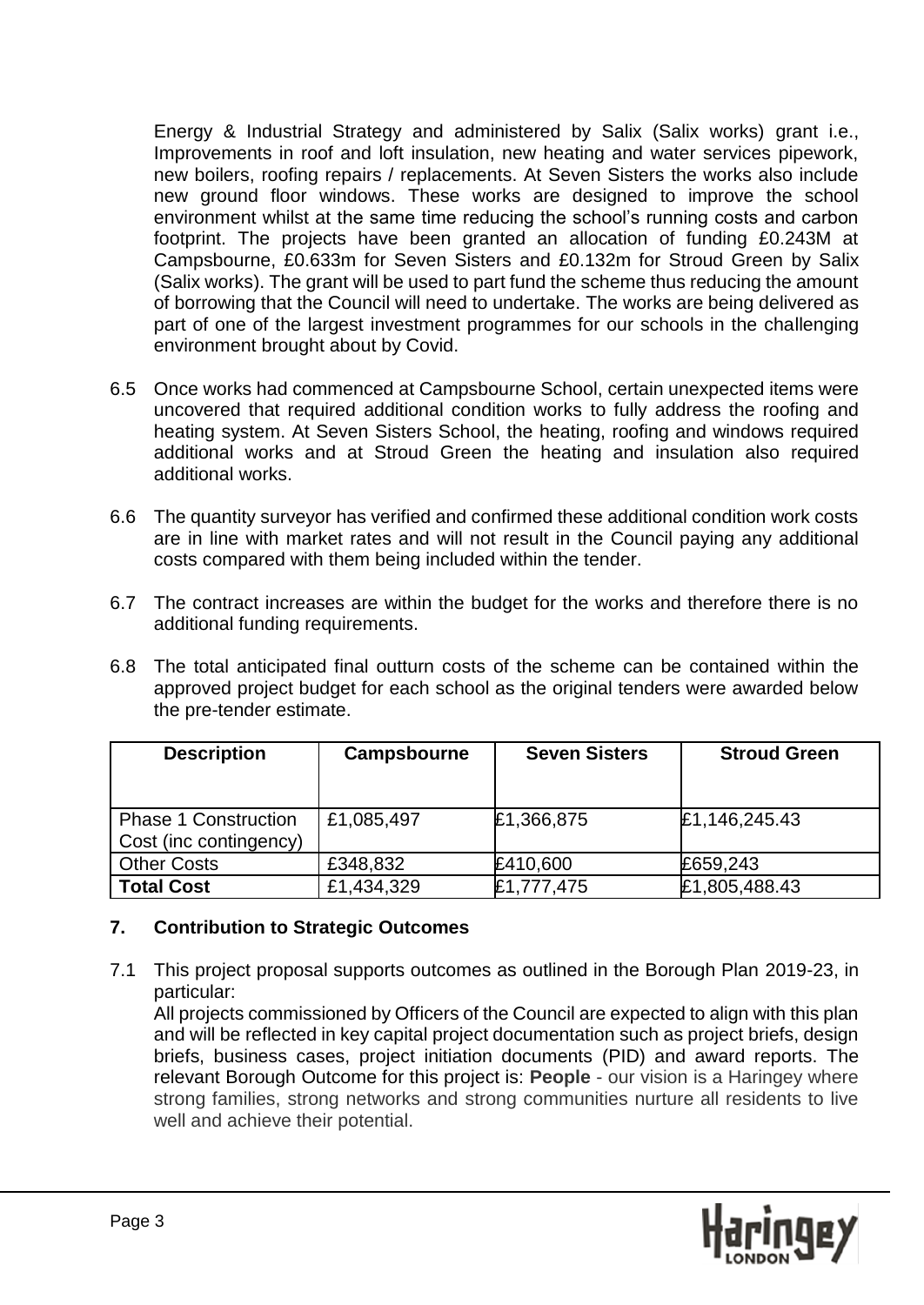7.2 Campsbourne, Seven Sisters and Stroud Green Primary Schools fall into wave 1 (priority 1) of the Children's Service's asset management plan (CSAMP) and is therefore procured in accordance with the priorities set out in the Children's Capital Programme.

#### **8. Statutory Officers comments (Chief Finance Officer, Procurement, Corporate Governance, Equalities)**

## 8.1 **Finance**

8.1.1 The recommendation of the report is to vary the values of 3 contracts for works at Campsbourne, Seven Sisters and Stroud Green primary schools. If agreed the revised contract sums will be as follows:

|                      | Original<br>Award | Variation   Revised | Award |
|----------------------|-------------------|---------------------|-------|
|                      | £m                | £m                  | £m    |
| Campsbourne          | 0.985             | 0.100               | 1.085 |
| <b>Seven Sisters</b> | 1.234             | 0.133               | 1.367 |
| <b>Stroud Green</b>  | 1.113             | 0.033               | 1.146 |

The revised contract sums can be contained within the project budget. The above figures are rounded.

#### 8.2 **Procurement**

8.2.1 All variations are in line with the authorities CSO's and the PCR's. Strategic procurement approves the variations for Campsbourne of £99,610, Seven Sisters of £132,926 and Stroud Green of £33,047.63.

## 8.3 **Legal**

- 8.3.1. The Head of Legal and Governance (Monitoring Officer) has been consulted in the preparation of this report.
- 8.3.2 The value of each contract is below the threshold where the rules on modification set out in the Public Contracts Regulations 2015 apply. The variations are therefore governed by Contract Standing Orders.
- 8.3.3 Contracts valued at over £500,000 would ordinarily be approved by Cabinet. However, in-between meetings of the Cabinet, the Cabinet Member with the relevant portfolio may take any such decision, provided that this has been allocated by the Leader (CSO 16.02).
- 8.3.4 The contracts for Campsbourne Primary School, Seven Sisters Primary School and Stroud Green Primary School are Key Decisions and, as such, need to comply with the Council's governance arrangements in respect of Key Decisions, including publication in the Forward Plan.